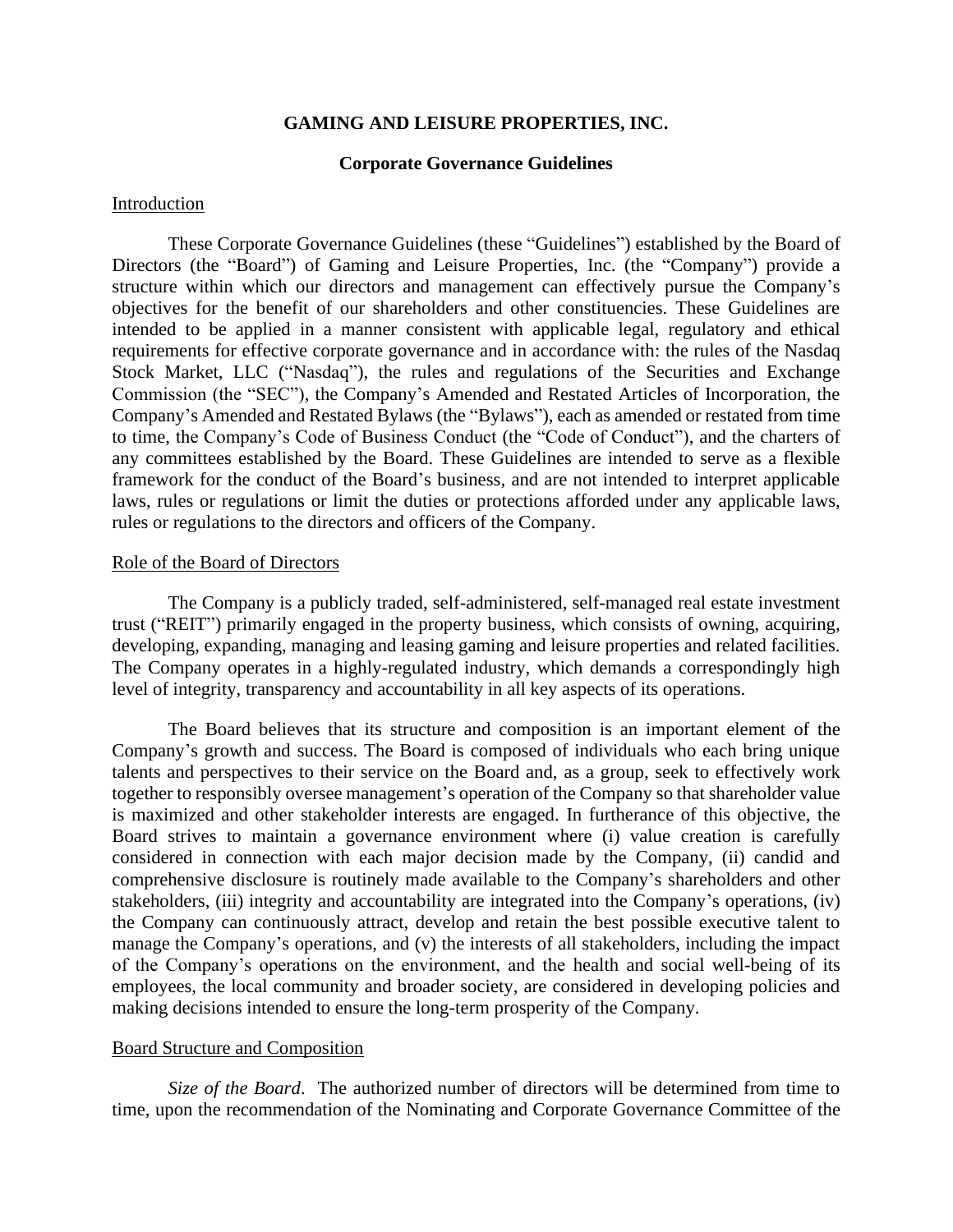Board by resolution of the Board in accordance with the Company's Bylaws. The Board currently consists of eight members. The Board believes that its size permits each of its members to communicate frequently with management and allows for the calling of meetings on short notice to facilitate the Company's timely consideration of opportunities and challenges as they arise. This is especially critical to support the Company's efforts to strategically acquire or develop new gaming and leisure properties and to unlock shareholder value in novel transactions, all of which often involve unforeseen issues that arise on short notice.

*Tenure*. Directors are elected for one-year terms, which continue until the election and qualification of his or her successor, or his or her earlier death, resignation or removal.

*Director Resignation Policy.* Any nominee for director in an uncontested election who fails to receive the requisite majority vote at a shareholder meeting must, promptly following certification of the shareholder vote, tender his or her resignation from the Board and all committees thereof. The Board shall assess the appropriateness of such nominee continuing to serve as a director and decide whether to accept or reject the resignation, or whether other action should be taken. Any director who tenders his or her resignation pursuant to this provision shall not participate in the Board action regarding whether to accept the resignation offer. The Board will act on the tendered resignation and publicly disclose its decision and rationale within 90 days following certification of the shareholder vote.

*Director Independence*. Since the Company's inception, no less than a majority of the members of the Board have been individuals who have been determined by the Board to be independent from management. The Board requires that a majority of directors on the Board be "independent" pursuant to the Sarbanes-Oxley Act of 2002, the rules and regulations of the SEC, and the listing requirements of Nasdaq. Further, the Board recognizes the value and input that nonindependent Board members provide and evaluates each candidate for membership on the Board, including current members of management, in assembling a Board in the best interest of the Company and its shareholders and other constituents.

*Leadership Structure*. The Board believes that it should remain free to configure leadership of the Board and the Company in the way that best serves the Company's interests at the time and, accordingly, has no fixed policy with respect to combining or separating the offices of Chairman of the Board and Chief Executive Officer. Currently, the Company's Chief Executive Officer also serves as the Chairman of the Board. The Board believes this is appropriate because of the Chairman's role in leading the Company and his proven track record of generating significant shareholder value. Moreover, the Board believes that the Chairman's substantial beneficial ownership of the Company's equity has strongly aligned his interests with the interests of shareholders.

*Lead Independent Director*. Because the Company's Chief Executive Officer currently serves as the Chairman of the Board, the Board has designated a Lead Independent Director to facilitate communication between the independent directors and each of the Chairman of the Board and senior management of the Company. The responsibilities of the Lead Independent Director include (i) consulting with the Chairman of the Board, as appropriate, regarding the information, agendas and schedules of Board and Board committee meetings, including the ability to add items to the agendas for any meeting; (ii) scheduling, setting the agenda for and serving as chair of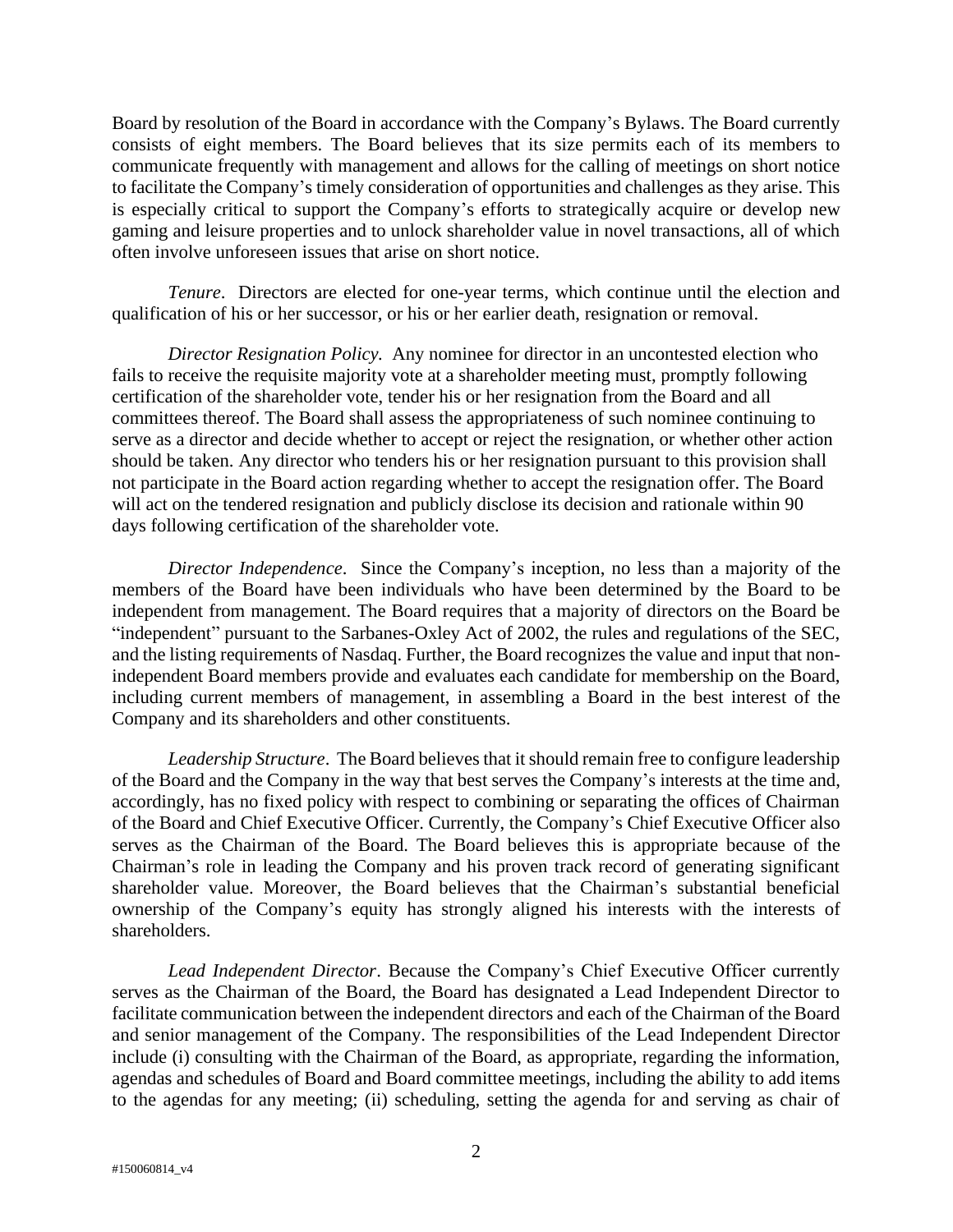meetings of independent directors; (iii) serving as principal liaison between the independent directors and the Chairman of the Board and between the independent directors and senior management; (iv) presiding at all meetings of the Board at which the Chairman of the Board is not present, including executive sessions of the independent directors; (v) in the event of the death, incapacity, resignation or removal of the Chairman of the Board, becoming the acting Chairman of the Board until a new Chairman is selected; and (vi) ensuring that he or she is available for consultation and direct communications on behalf of the independent directors with major shareholders as appropriate.

*Stock Ownership Guidelines*. The Board believes that equity ownership by directors is an effective means to foster an atmosphere where directors "think like owners" and are motivated to increase the long-term value of the Company by aligning their interests with those of the Company's shareholders. Accordingly, the Board has established stock ownership guidelines for non-employee directors of the Company (the "Stock Ownership Guidelines"). Within five years of becoming subject to the Stock Ownership Guidelines upon appointment or election, each nonemployee director is expected to own and hold shares of common stock equal in value to at least five times the annual cash retainer (exclusive of separate committee retainers) for non-employee directors in the applicable year, which may include shares of common stock that are (i) owned outright or by his or her immediate family members residing in the same household and (ii) acquired upon stock option exercises or the vesting of restricted stock.

#### Board Committees

*Number and Composition of Committees*. The Board currently has the following standing committees: an Audit and Compliance Committee (the "Audit and Compliance Committee"), a Compensation Committee (the "Compensation Committee"), and the Nominating and Corporate Governance Committee. From time to time, the Board may form a new committee or disband a current committee depending on internal needs and in compliance with the Bylaws and applicable laws, regulations and Nasdaq listing requirements. Each committee will comply with the independence and other requirements established by applicable law and regulations, including SEC rules and regulations and Nasdaq listing requirements.

*Committee Appointments*. Members of all standing committees are appointed by the Board, in cooperation and consultation with the Nominating and Corporate Governance Committee. The Board determines the exact number of members of each committee and can at any time remove or replace a committee member, subject to applicable laws, regulations and Nasdaq listing requirements.

*Committee Proceedings*. The Chair of each committee of the Board will, in consultation with appropriate committee members, and in accordance with the committee's charter, determine the frequency and length of committee meetings and develop the committee's agenda. Special meetings may be called from time to time as determined by the responsibilities of the committees.

*Charters*. Each committee operates under a written charter setting forth its purpose, duties and responsibilities. Each charter is reviewed annually by the respective committee and any proposed changes are recommended to the Board for approval. The charters of each of the Audit and Compliance Committee, the Compensation Committee and the Nominating and Corporate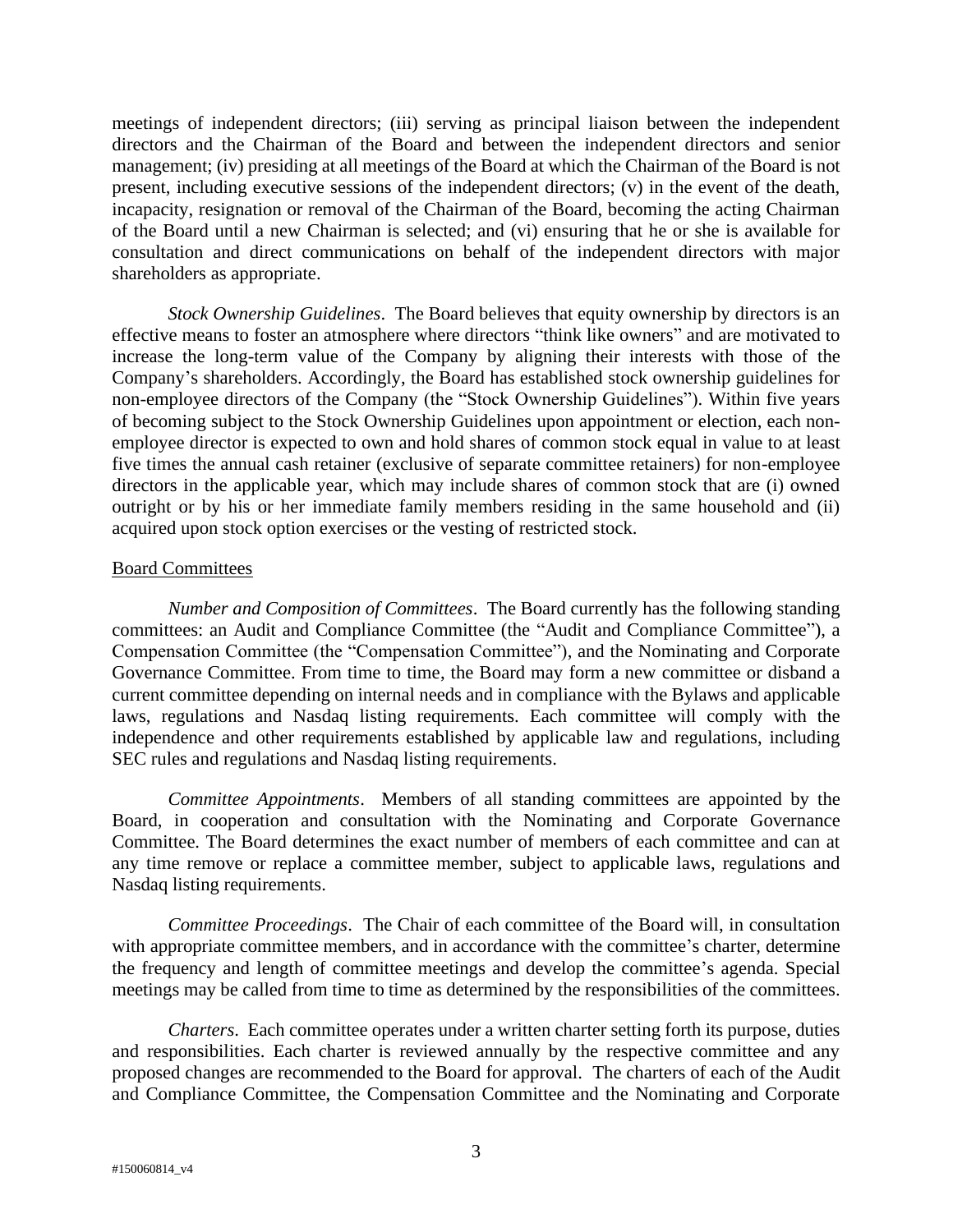Governance Committee are published on the Company's website [\(http://www.glpropinc.com/AboutUs\)](http://www.glpropinc.com/AboutUs) and copies may be provided to any shareholder who requests them.

## Selection of the Board of Directors

*Board Membership Criteria*. The Nominating and Corporate Governance Committee evaluates and recommends candidates for membership on the Board, including director nominees to be proposed by the Board to the Company's shareholders for election or any director nominees to be elected or appointed by the Board to fill interim director vacancies on the Board. The Nominating and Corporate Governance Committee is also responsible for examining the composition of the Board and committees to ensure that the current and anticipated future needs of the Board, committees and the Company are being met.

*Diversity.* Understanding the importance of Board composition for effective oversight, the Nominating and Corporate Governance Committee strives to maintain an appropriate balance of tenure, diversity, skills and experience on the Company's Board. The Nominating and Corporate Governance Committee has determined that desirable characteristics for Board membership include, among other criteria, industry knowledge, senior management experience, relevant skill sets, including financial literacy, diversity of viewpoints, backgrounds, experiences and other demographics (including race, ethnicity, gender, and age), business acumen, analytical ability, public company experience, strength of character, integrity and mature judgment. The Nominating and Corporate Governance Committee will also consider the contribution a candidate would make in light of the Company's business strategy; a candidate's ability to meet the suitability requirements of all relevant regulatory authorities; a candidate's ability to represent the interests of the shareholders; a candidate's independence from management and freedom from potential conflicts of interest with the Company; a candidate's reputation, judgment, leadership ability, honesty and moral values as identified by the candidate's peers; a candidate's ability to work constructively with the Company's management and other directors; and a candidate's availability, including the number of other boards on which the candidate serves, and his or her ability to dedicate sufficient time and energy to his or her Board duties. In furtherance of its commitment to diversity, the Nominating and Corporate Governance Committee will include these criteria in searches performed by third parties engaged to identify qualified director nominee candidates. The Board also confirms that the Company's policy of non-discrimination applies in the selection of directors.

*Other Public Company Directorships*. The Company believes that participation by Board members on the boards of other companies provides such members with experience and insight beneficial to the Board and the Company. Accordingly, the Company does not have a policy limiting the number of other public company boards of directors upon which a director may serve; however, in connection with the evaluation of any director nominee, whether or not he or she is an existing director, the Nominating and Corporate Governance Committee and the Board consider whether service on other boards will unreasonably detract from the nominee's ability to fulfill his or her responsibilities and duties to the Company.

*Nomination of New Directors*. The Nominating and Corporate Governance Committee considers possible candidates suggested by Board members, consultants, shareholders, senior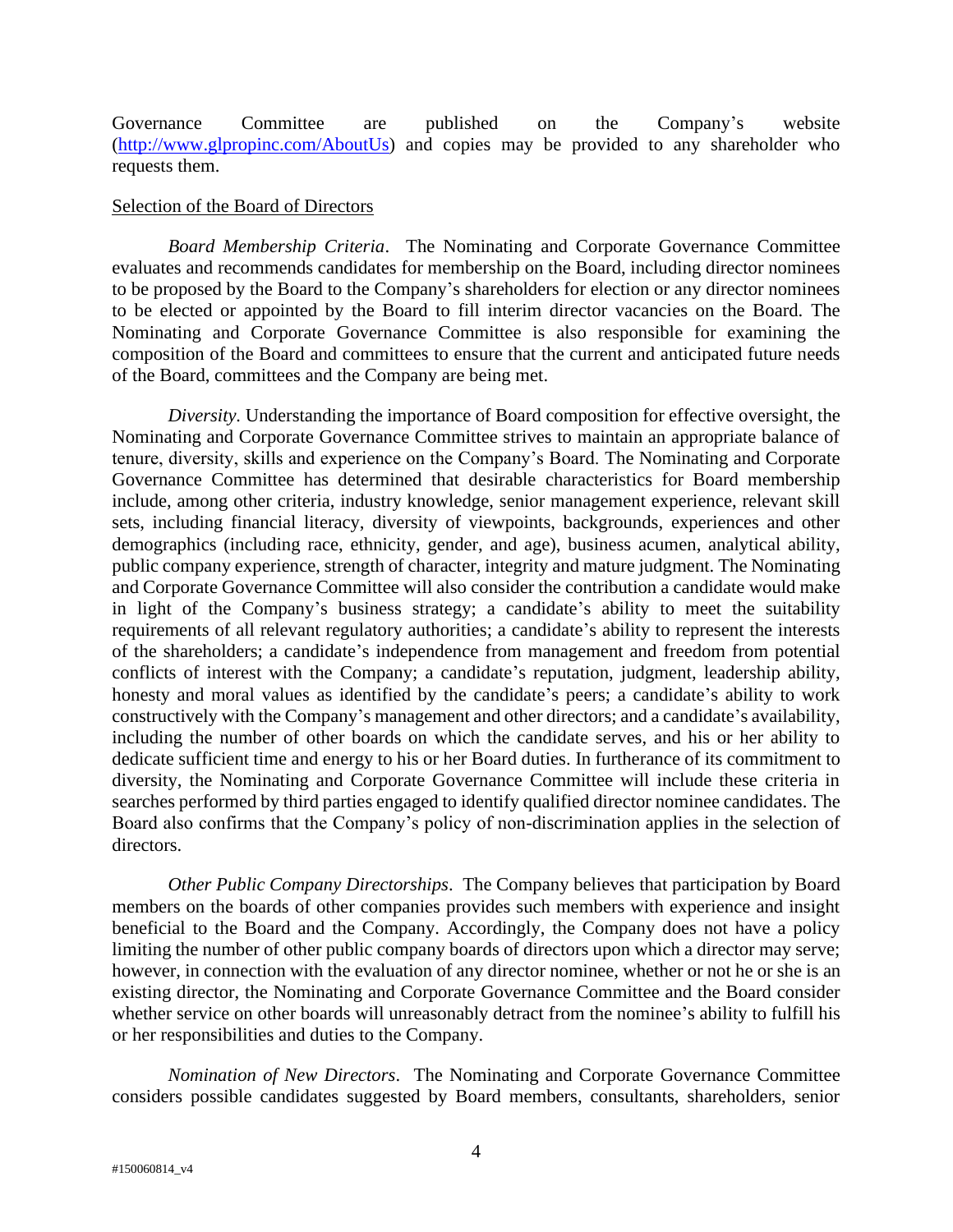management, or individuals personally known to its members. A shareholder of the Company may recommend a person to be nominated for election as a director at the Company's annual meeting provided the shareholder follows the procedures specified in the Company's Bylaws, which are disclosed annually in the Company's proxy statement preceding each annual meeting of shareholders.

*Election of the Board by Shareholders*. Directors are elected from those persons properly nominated to stand for election at an annual meeting. In an election of directors that is not a contested election, a nominee must receive the affirmative vote of a majority of the votes cast with respect to the election of that nominee. In a contested election of directors, the nominees receiving the highest number of votes cast by shareholders of the Company present or represented by proxy will be elected.

*Board Resignations and Vacancies*. As set forth in the Company's Bylaws, any director may resign at any time by giving written notice to the Corporate Secretary. Such resignation will be effective immediately, unless the notice specifies a later time. The Board may elect a successor to take office when the resignation becomes effective.

Vacancies in the Board, including vacancies resulting from an increase in the number of directors, may generally be filled by a majority vote of the remaining members of the Board though less than a quorum, or by a sole remaining director, and each person so selected will be a director to serve until the next annual meeting of shareholders and until a successor has been selected and qualified or until his or her earlier death, resignation or removal.

# Risk Oversight and Conflicts of Interest

*Overview*. The Board does not view risk in isolation and recognizes that a prudent level of risk taking is an essential element of the Company's competitive strategy. As such, the Board takes an active role in the oversight of risks impacting the Company and the management team is charged with managing such risks. The Board and management work closely to ensure that integrity and accountability are integrated into the Company's operations.

*Audit and Compliance Support*. The Audit and Compliance Committee has complete authority to retain such internal and external resources as it deems necessary to assist it in fulfilling its oversight functions. The Audit and Compliance Committee is responsible for the appointment of an individual to be principally responsible for compliance matters (the "Compliance Officer"), which may be the General Counsel, and for internal audit matters (the "Internal Audit Officer"). The Audit and Compliance Committee may appoint one individual to serve in both capacities or may appoint different individuals to serve in each capacity. The Audit and Compliance Committee will receive reports directly from the Compliance Officer and the Internal Audit Officer. Additionally, the Company's independent registered public accounting firm, Deloitte & Touche LLP, provides support to the Audit and Compliance Committee through its annual audit and quarterly reviews of the Company's financial statements.

*Information Security and Cybersecurity.* The Audit and Compliance Committee oversees the management of financial risks and is tasked with focusing on, and analyzing, risks related to information security and cybersecurity and, for that purpose, receiving reports from management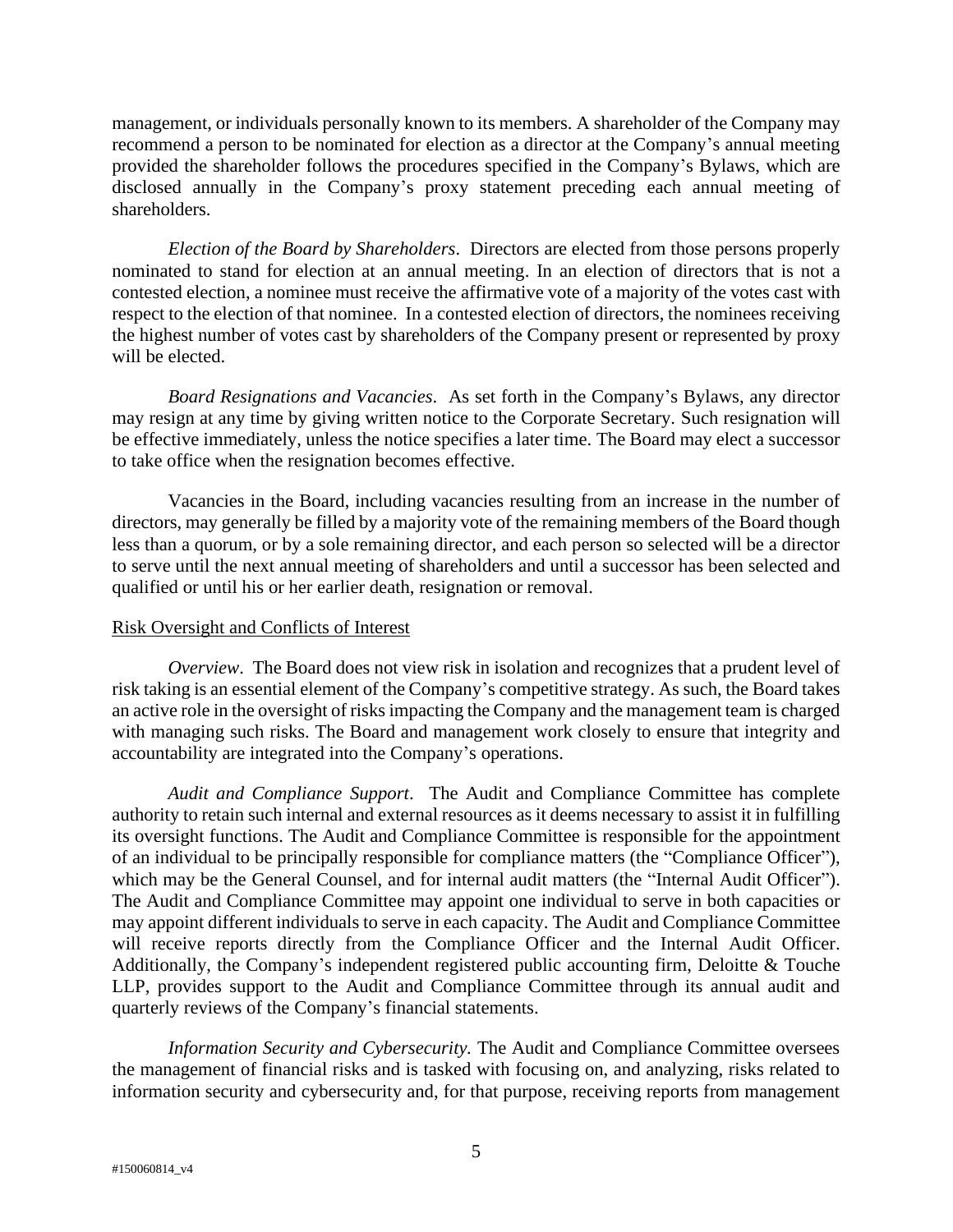regarding information security and cybersecurity risks and countermeasures being undertaken or considered by the Company to prevent information security incidents, detect unusual activity, and to be prepared to respond appropriately should an incident occur.

*Code of Business Conduct and Reporting Suspected Violations*. The Board is committed to legal and ethical conduct in fulfilling its responsibilities. Accordingly, the Board has adopted the Code of Conduct, which is applicable to all directors and employees of the Company, including the Company's principal executive officer, the principal financial officer and the principal accounting officer. The Code of Conduct serves to provide employees, officers and directors with a basic set of principles for conducting the Company's business in a manner that demonstrates a commitment to the highest standards of integrity, ethical conduct and compliance with regulatory reporting and applicable law. The Code of Conduct mandates that suspected violations be reported to the Company's General Counsel or the applicable Compliance Officer. The Code of Conduct sets forth a 24-hour hotline and website (both administered by a third party) that provide a platform for any employee to report, anonymously if they so choose, suspected violations. Suspected violations of the Code of Conduct relating to accounting procedures, audit, fraud, financial impropriety or other alleged wrongdoing can be reported via the same 24-hour hotline, website or by written notification to the Chairman of the Company's Audit and Compliance Committee. All reports are reviewed by the Company's General Counsel and quarterly reports, or more frequent, if necessary, are made to the Company's Audit and Compliance Committee. A copy of the current Code of Conduct is available on the Company's website at [http://www.glpropinc.com/About.](http://www.glpropinc.com/About)

*Related Party Transactions*. Pursuant to the terms of its charter, the Audit and Compliance Committee reviews and pre-approves all conflicts of interest and related party transactions. For the purposes of the Audit and Compliance Committee's review, related party transactions are transactions, arrangements or relationships that are required to be disclosed pursuant to SEC Regulation S-K, Item 404, including those where the Company is a participant and in which an executive officer, a director or an owner of 5% or greater of the Company's common stock (or any immediate family member of the foregoing persons) has a direct or indirect material interest. The Code of Conduct has a broad definition of conflict of interest, which includes related party transactions, and requires employees to report potential conflicts to the General Counsel. The General Counsel may consult with members of the legal and finance staffs to determine whether the proposed transaction represents a conflict of interest or a related party transaction that must be presented to the Audit and Compliance Committee.

For transactions determined to require Audit and Compliance Committee review, the General Counsel collaborates with members of the legal and finance staffs to prepare and present the transaction to the Audit and Compliance Committee. An Audit and Compliance Committee member will not participate in the review of transactions in which he or she or his or her immediate family member has an interest; the Audit and Compliance Committee will only approve related party transactions that are in, or are not inconsistent with, the best interests of the Company and its shareholders based on a review of (i) the benefits to the Company of the transaction and (ii) the terms of the transaction and the terms available to or from unrelated third parties, as applicable.

*Corporate Opportunities*. Directors shall advance the Company's business interests when the opportunity to do so arises; provided, however, that if a director learns of a corporate opportunity primarily in his or her capacity as a director or officer of another company, (i) such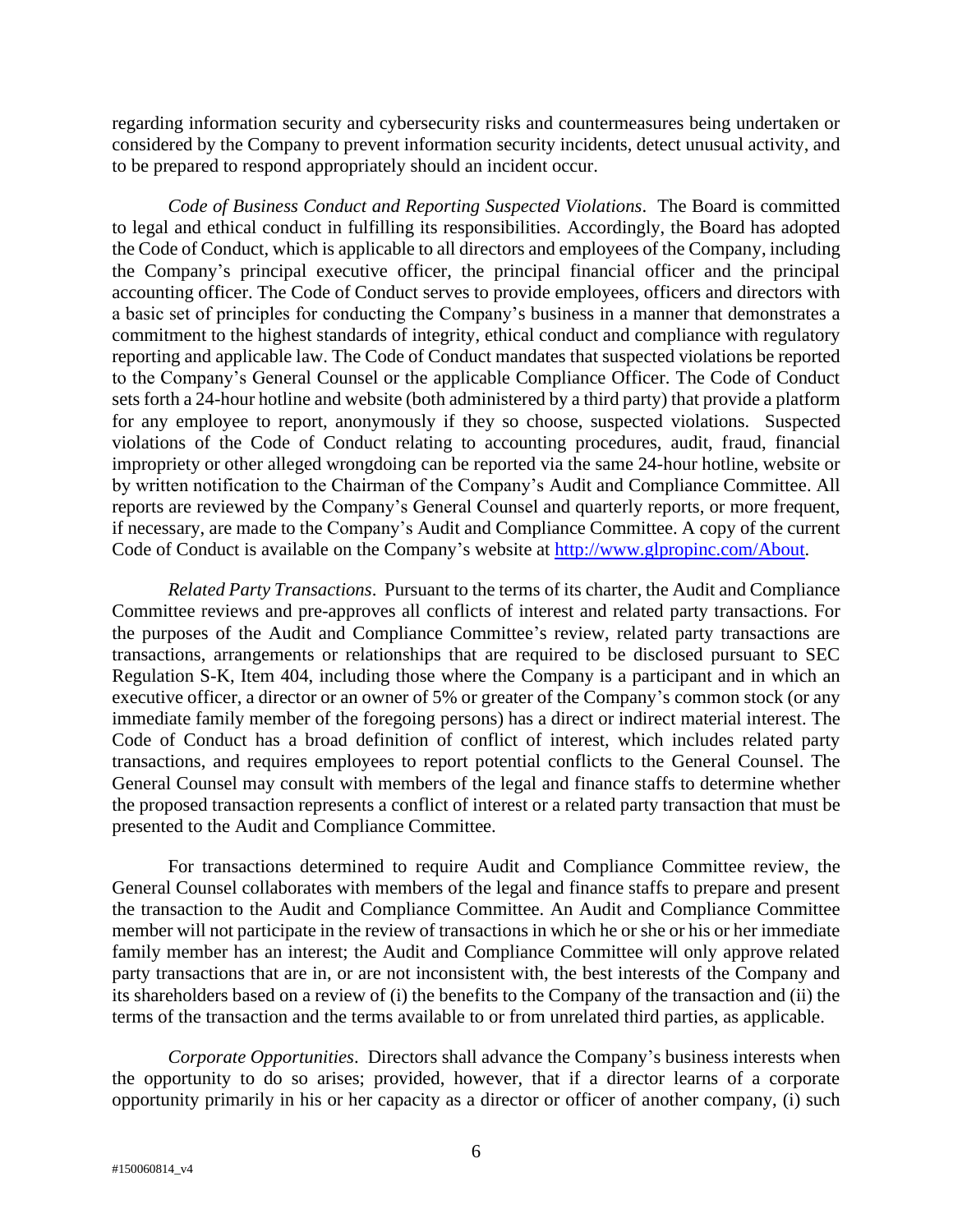director will have no duty to communicate or present the opportunity to the Company, and (ii) the Company acknowledges that it does not have any interest or expectancy in such opportunity and waives any claim against such director arising from the fact that the director does not present the opportunity to the Company or pursues or facilitates the pursuit of the opportunity by others. No amendment or repeal of the foregoing Guideline will affect the treatment of, or obligations with respect to, any corporate opportunity of which a director learned prior to such amendment or repeal.

# Board Procedures

*Frequency of Board Meetings*. Regular meetings of the Board will be held at such times and places as determined by the Board.

*Attendance at Board Meetings*. To facilitate participation at the Board meetings, directors may attend in person or via telephone conference. Directors are expected to attend at least 75% of all Board meetings and meetings of the committees of the Board on which they serve.

*Executive Sessions*. Nasdaq rules require independent Board members to meet in executive session without non-independent directors and contemplate that such executive sessions occur at least twice per year. The Board's policy is to hold executive sessions without the presence of management or non-independent directors at least twice per year and at other times as necessary. The Lead Independent Director will set the agenda for and serve as chair of any such executive session. Committees of the Board also meet in executive session as deemed appropriate.

*Meeting Materials*. Information that is important to the understanding of the matters before the Board, will, to the extent practicable, be distributed in writing a reasonable amount of time before the meeting so that meeting time may be conserved and focused on discussion and questions that the directors may have rather than on lengthy presentations. Directors are expected to review meeting materials prior to the meeting. Management seeks to ensure that the information is complete and accurate, while making every attempt to see that this material is as concise as possible.

*Board Access to Management*. Members of the Board have unlimited access to the Company's management and employees as needed to fulfill their duties. At the invitation of the Board, members of management or employees recommended by the Chief Executive Officer attend Board meetings or portions thereof for the purpose of participating in discussions where such members of management or other employees can provide insight into the items being discussed. The Board encourages each of the directors, in his or her capacity as a member of the Board and as a member of a committee of the Board, to bring Company management and outside advisors or consultants relevant to the agenda from time to time into Board and/or committee meetings. Attendance of non-directors at Board meetings is at the sole discretion of the Board.

*Engaging Experts*. The Board and each committee of the Board have the authority to obtain advice, reports or opinions from internal and external counsel and expert advisers and have the power to hire independent legal, financial and other advisers as they may deem necessary or appropriate, subject to any procedural requirements set forth in any particular committee's charter,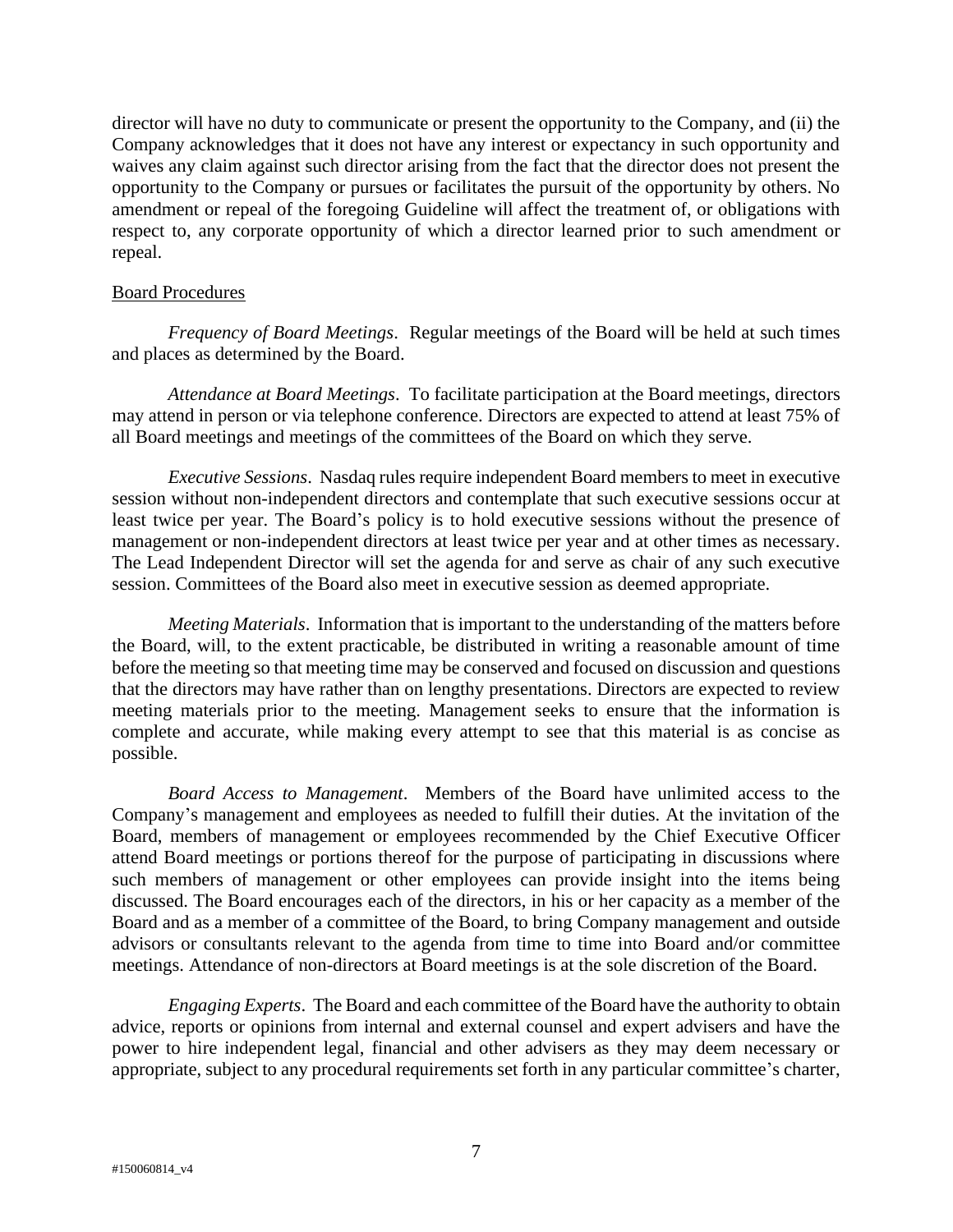and without consulting with, or obtaining approval from, management of the Company in advance. The Company will pay any fees and expenses associated with any such advisers.

*Self-Evaluation by the Board*. The Nominating and Corporate Governance Committee will oversee an annual self-assessment of the Board's performance as well as the performance of each committee of the Board, the results of which will be discussed with the full Board and each committee. The assessment will include a review of any areas in which the Board or a committee believes the Board or a committee can make a better contribution to the Company. The Nominating and Corporate Governance Committee may also utilize the results of this self-evaluation process in assessing and determining the characteristics and critical skills required of prospective candidates for appointment to the Board and making recommendations to the Board with respect to assignments of Board members to various committees.

## Other Matters

*Board Compensation*. The Compensation Committee has the responsibility to review and recommend to the Board fees or other compensation programs for non-employee directors. In determining compensation, the Compensation Committee will take into consideration, among other things, the responsibilities of the non-employee directors. Stock in the Company should be a significant portion of non-employee director compensation.

*Shareholder Communications to the Board*. Shareholders who wish to communicate with directors should do so by writing to Gaming and Leisure Properties, Inc., 845 Berkshire Boulevard, Wyomissing, PA 19610, Attention: Secretary. The Secretary of the Company reviews all such correspondence and forwards to the Board a summary of all such correspondence and copies of all correspondence that, in the opinion of the Secretary, deals with the functions of the Board or Board committees or that he otherwise determines requires their attention. Directors may at any time review a log of all correspondence received by the Company that is addressed to members of the Board and request copies of any such correspondence. Concerns relating to accounting, internal controls or auditing matters will be brought to the attention of the Company's Audit and Compliance Committee.

*Annual Meeting of Shareholders*. All directors are expected to attend the Annual Meeting of Shareholders.

*Director Communications with Third Parties*. It is expected that directors will keep confidential all information and discussions that occur in Board and committee meetings. Further, the Board recognizes that management speaks on behalf of the Company. In order for management to effectively and consistently communicate with the public, each director should refer all inquiries from institutional investors, analysts, the press or customers to management. Individual Board members may, from time to time at the request of management, meet or otherwise communicate with various constituencies that are involved with the Company. Additionally, members of the Nominating and Corporate Governance Committee may coordinate with management regarding engaging shareholders with respect to environmental, social and governance matters.

*Annual Review of the Corporate Governance Guidelines*. These guidelines shall be reviewed at least annually by the Nominating and Corporate Governance Committee. The Board